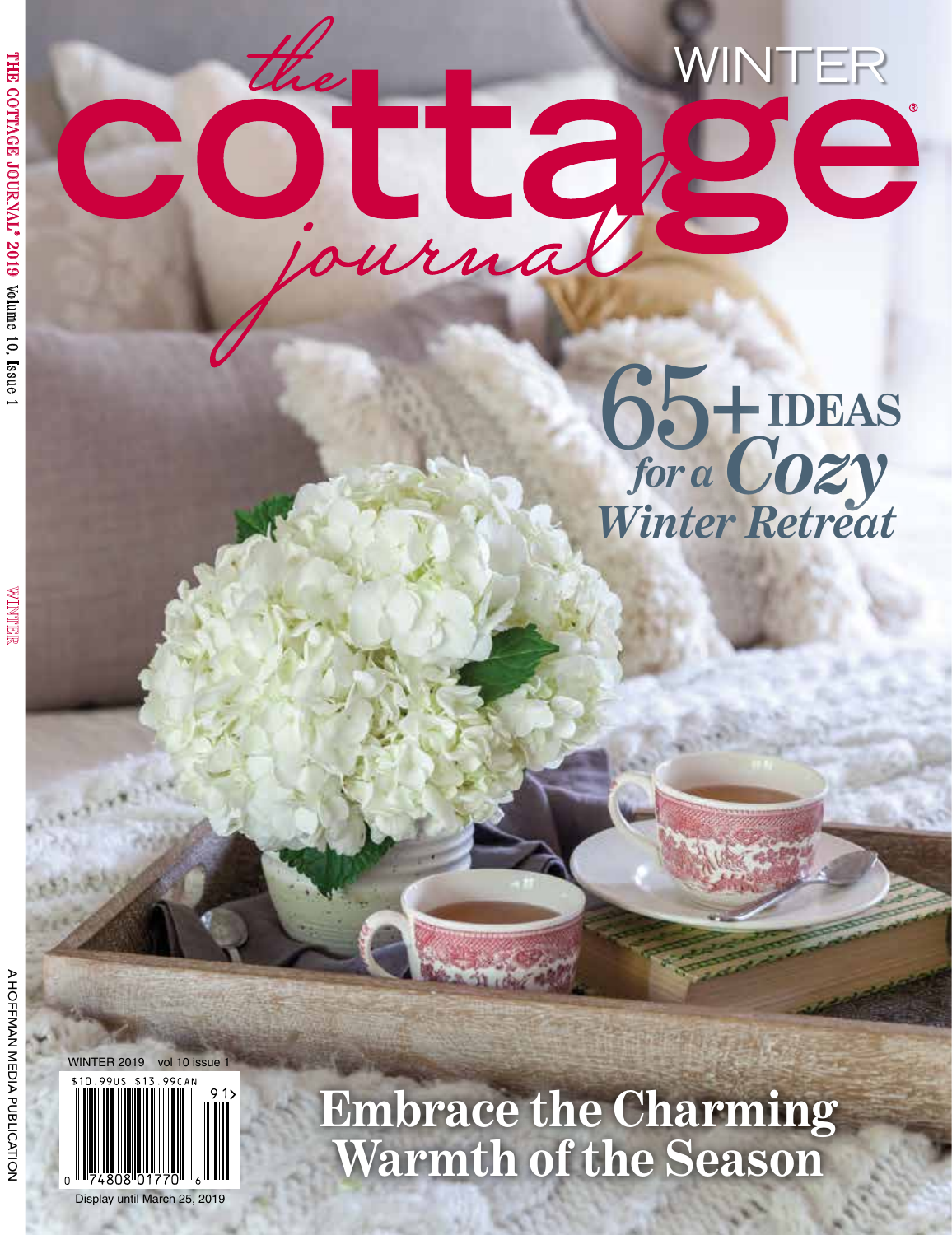o question about it: William Avery Rockefeller II knew how to enjoy life. Even when he decamped to his Upper Saranac Lake retreat in New York, he brought a coterie of friends along to fill his halls with camaraderie and high spirits. By day, they snowshoed deep into the forest or ice-fished on the frozen lake. By evening, or when they needed to warm up, they snuggled by crackling stone fireplaces to sip wine and delve into a riveting book. You can capture exactly the same ambience at The Point, once Rockefeller's private Great Camp and now an exclusive Relais & Châteaux property on the shores of a glittering lake.





## Relax Like a Rockefeller

This winter, cocoon by a crackling fire at the Adirondack Great Camp built by a Rockefeller.

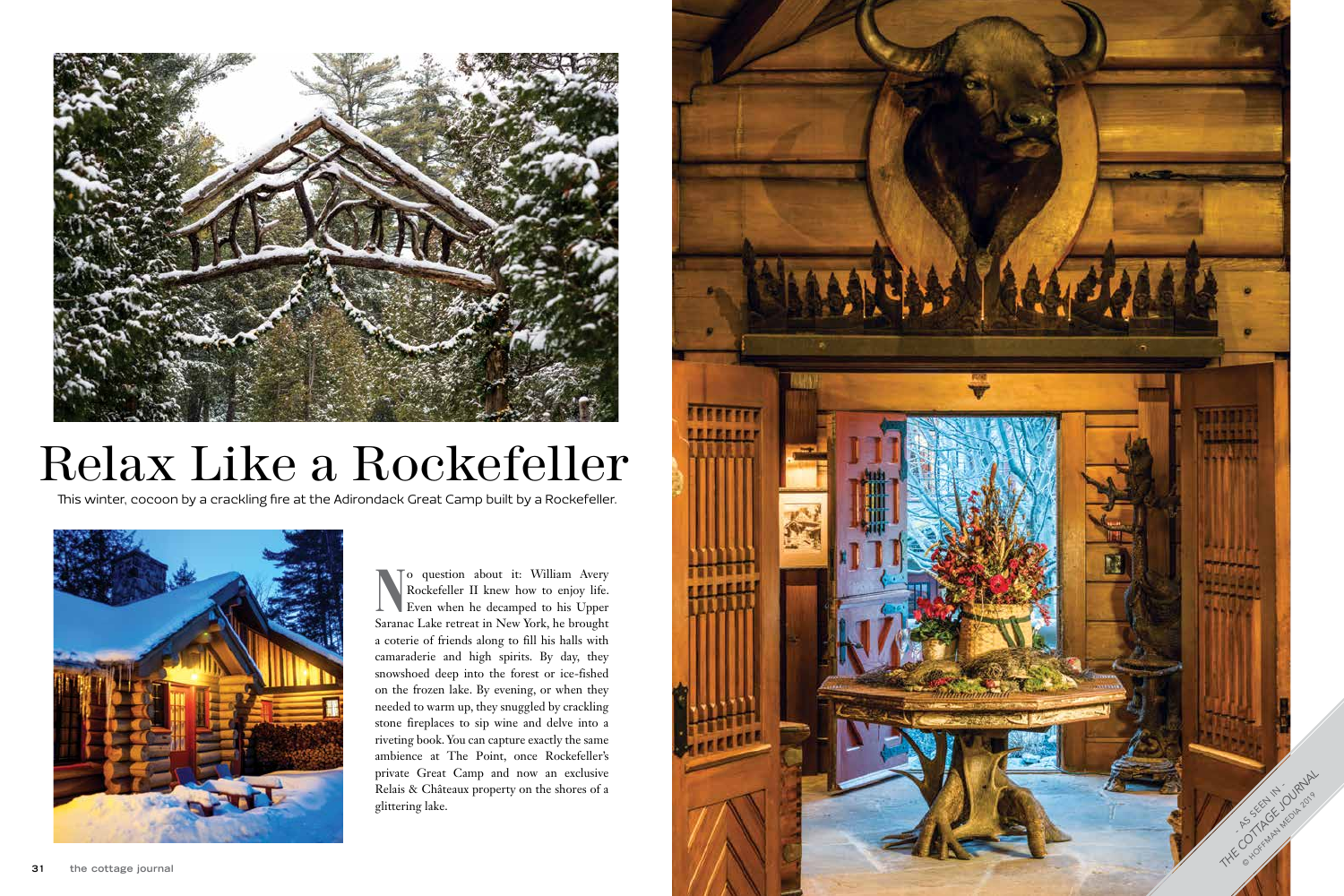The Point is open to guests year-round, but winter is a particularly magical interlude when powdery snow gently carpets the forest, sugarcoating the boughs of trees on the 75-acre resort. Everything gets its silver lining as guests are lured out onto the solidly frozen lake to follow birch bough-marked trails destined for warming huts and ice bars stocked with beverages to fight off the chill. Cross-country skis, snowshoes, and ice skates are available for the asking; complete novices master curling in no time as gales of laughter echo from shore to shore. Plus, thanks partly to the tradition of dining together at one community table, fast friendships are forged. Of course, you can choose to dine alone rather than don formal dinner attire (or black tie on Wednesday and Saturday evenings when a seven-course meal is served) to sit down together and indulge. But who would want to miss the memorable gatherings? Chef Loic Leperlier was originally trained in Réunion, a French island off the coast of Madagascar, then continued his culinary education in Paris, Ireland, Texas, and Bora Bora before settling at The Point, where he brings his eclectic style to the table. Basically, he can please any palate.



Because it was once a private home, each room is quintessentially unique and imbued with character. Ranging from airy accommoda tions with expansive views to intimate rooms furnished in fluffy woolens layered on lush linens and leathers, the common denominator is the camp-like mood that prevails. The tradition is to create a sense of coming home, with staff dedicated to making it all happen. Meanwhile, Cameron Karger—The Point's general manager—shares his knowledge as a renowned sommelier to decipher the offerings on the resort's ample wine list.